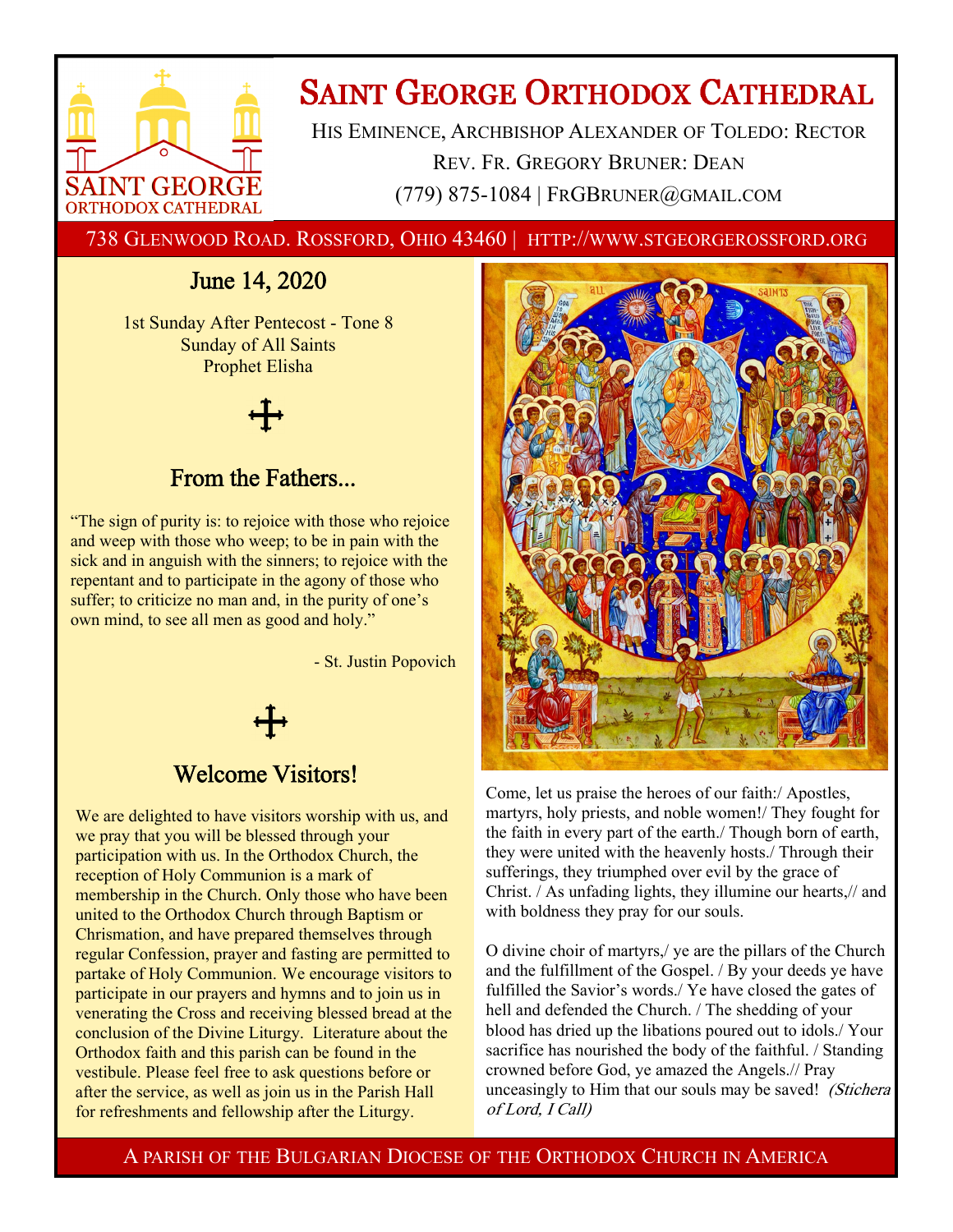### TODAY'S WORSHIP - HYMNS AND SCRIPTURE READINGS

### Resurrection Troparion in Tone 8

Thou didst descend from on high, O Merciful One!/ Thou didst accept the three day burial / to free us from our sufferings!// O Lord, our Life and Resurrection, glory to thee!

### All Saints Troparion in Tone 4

As with fine porphyry and royal purple,/ Thy Church has been adorned with Thy martyrs' blood shed through-out all the world./ She cries to Thee, O Christ God:/ "Send down Thy bounties on Thy people,// grant peace to Thy habitation and great mercy to our souls!"

Glory to the Father and to the Son and to the Holy Spirit. Now and ever and unto ages of ages. Amen.

### All Saints Kontakion in Tone 8

The universe offers Thee the God-bearing Martyrs/ as the first fruits of creation, O Lord and Creator./ By their prayers keep Thy Church, Thy habitation, in abiding peace// through the Theotokos, O most Merciful One!

### Epistle: Hebrews 11:33-12:2

who through faith subdued kingdoms, worked righteousness, obtained promises, stopped the mouths of lions, quenched the violence of fire, escaped the edge of the sword, out of weakness were made strong, became valiant in battle, turned to flight the armies of the aliens. Women received their dead raised to life again. Others were tortured, not accepting deliverance, that they might obtain a better resurrection. Still others had trial of mockings and scourgings, yes, and of chains and imprisonment. They were stoned, they were sawn in two, were tempted, were slain with the sword. They wandered about in sheepskins and goatskins, being destitute, afflicted, tormented – of whom the world was not worthy. They wandered in deserts and mountains, in dens and caves of the earth.

And all these, having obtained a good testimony through faith, did not receive the promise, God having provided something better for us, that they should not be made perfect apart from us.

Therefore we also, since we are surrounded by so great a cloud of witnesses, let us lay aside every weight, and the sin which so easily ensnares us, and let us run with endurance the race that is set before us, looking unto Jesus, the author and finisher of our faith, who for the joy that was set before Him endured the cross, despising the shame, and has sat down at the right hand of the throne of God.

### Gospel: Matthew 10:32-33, 37-38, 19:27-30

Therefore whoever confesses Me before men, him I will also confess before My Father who is in heaven. But whoever denies Me before men, him I will also deny before My Father who is in heaven.

He who loves father or mother more than Me is not worthy of Me. And he who loves son or daughter more than Me is not worthy of Me. And he who does not take his cross and follow after Me is not worthy of Me.

Then Peter answered and said to Him, "See, we have left all and followed You. Therefore what shall we have?"

So Jesus said to them, "Assuredly I say to you, that in the regeneration, when the Son of Man sits on the throne of His glory, you who have followed Me will also sit on twelve thrones, judging the twelve tribes of Israel. And everyone who has left houses or brothers or sisters or father or mother or wife or children or lands, for My name's sake, shall receive a hundredfold, and inherit eternal life. But many who are first will be last, and the last first.



EMERGENCY SICK CALLS ARE ALWAYS AVAILABLE! CALL FR. GREGORY: (779) 875-1084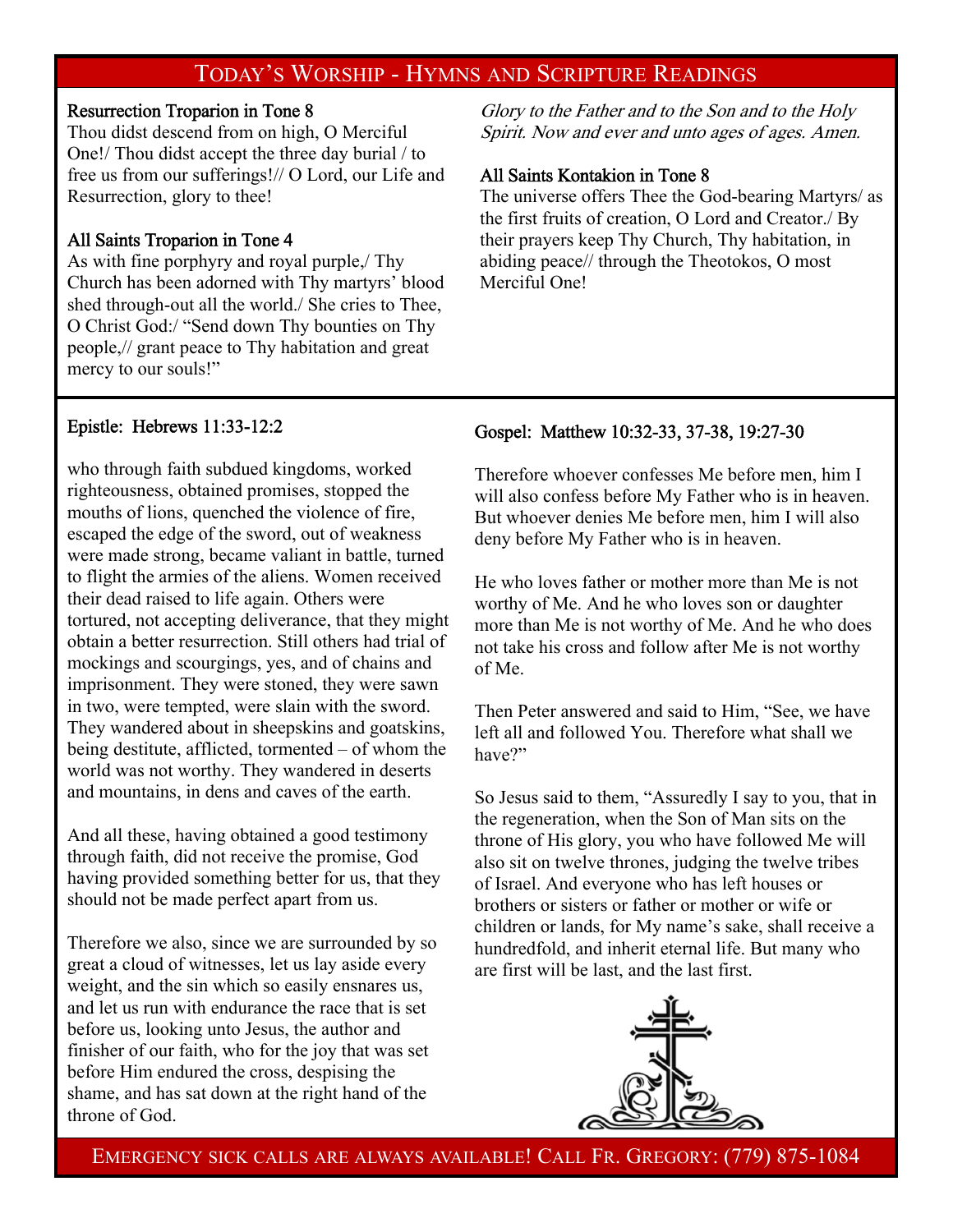### THIS WEEK AND LIFE IN CHRIST

### Sunday, June 14th 10:00 AM Divine Liturgy (In Person) Sunday of All Saints Prophet Elisha Hebrews 11:33-12:2, Matthew 10:32-33, 37-38, 19:27-30

### Monday, June 15th Beginning of the Apostles Fast

Prophet Amos St. Jonah, Metropolitan of Moscow Romans 2:28-3:18, Matthew 6:31-34, 7:9-11

### Tuesday, June 16th

f

<sup>-</sup>

-

St. Tychonas, Bishop of Amathus in Cyprus Martyrs Tigrius and Eutropius of Constantinople Ven. Tikhon of Kaluga Romans 4:4-12, Matthew 7:15-21

### Wednesday, June 17th

8:00 PM Growing Young (Online) Martyrs Manuel, Sabel, and Ismael of Persia Romans 4:13-25, Matthew 7:21-23

### Thursday, June 18th

Martyr Leontius and those with him at Tripoli in Syria Ven. Leonty, Canonarch, of the Kiev Caves Romans 5:10-16, Matthew 8:23-27

#### Friday, June 19th

Holy Apostle Jude, the brother of the Lord Martyrs Zosimas the soldier at Antioch in Pisidia Repose of St. Job, Patriarch of Moscow and All Russia Romans 5:17-6:2, June 1-10 Matthew 9:14-17, John 14:21-24

#### Saturday, June 20th 5:00 PM Great Vespers (Livestream and In Person)

Hieromartyr Methodius, Bishop of Patar Rt. Blv. Prince Gleb Andreevich St. Nicholas Cabasilas Romans 3:19-26, Matthew 7:1-8

### Sunday, June 21st 10:00 AM Divine Liturgy (Livestream and In Person) All Saints of America All Saints of Russia

Martyr Julian of Tarsus in Cilicia Romans 2:10-16, Hebrews 11:33-12:2 Matthew 4:18-23, Matthew 4:25-5:12

### The Wisdom of Jude



#### The Epistle or Letter of Jude is the second-last book of the New Testament.

Consisting of a single chapter with 24 verses, this letter has a powerful impact for so brief a document. It was inspired by a crisis, and is not the kind of letter the author had intended to write before the crisis arose. Jude states that he had planned to write about "our common salvation."

In other words, the letter was to be a general description of the beliefs that all Christians hold. He says that he was "very eager" to send such a letter. So it must have been quite a crisis that compelled him to write in an altogether different way, urging his fellow believers to "contend for the faith which was once for all delivered to the saints."

He then names the cause of the crisis: There are false teachers who have made their way, secretly, into the Church. These are not enemies from outside, putting forth theories about life and salvation that are different from those of the Church. These are people who are living, working and teaching among the believers and who "deny our only Master and Lord, Jesus Christ."

Jude offers three examples of what happens to those who "pervert the grace of God" as these false teachers do. First he describes those who were saved out of the land of Egypt in Moses' time. That deliverance was no guarantee of eternal salvation for people if they did not continue in faithfulness; Jude writes that God "afterward destroyed those who did not believe."

Next he describes angels who rebelled against God. They fell from their lofty position and now await a fearful judgment in the "nether gloom."

The third example is Sodom and Gomorrah, where immorality and unnatural lust led people to actions worthy of "a punishment of eternal fire."

Jude sees the false teachers' arrogant behavior as being just as dangerous as the rebellion and immorality he has described. He writes that the Archangel Michael, when disputing with the devil, didn't presume to pronounce a "reviling judgment" on him, but left it to God. Unlike the archangel, these men "dare to revile whatever they do not understand." At the Eucharistic feast, they carouse and look after themselves rather than being peaceful and showing consideration for everyone.

This letter contains harsh condemnations. But Jude has seen the terrible effects of rebellion against God among his own people, in the churches established by the apostles. He calls on church members to be loving, and to convince, save, or have mercy on anyone they encounter. But they must also take care for their own salvation through prayer, building on their foundation of faith, keeping themselves in God's love, and waiting patiently for Christ's mercy.

This path to salvation is open to anyone; those who rebel are freely choosing not to take it and they know the consequences. Jude uses strong language and powerful images to help his readers choose to stay on the path.

### HAVE A QUESTION OR NEED TO CHAT? CALL OR EMAIL FR. GREGORY.